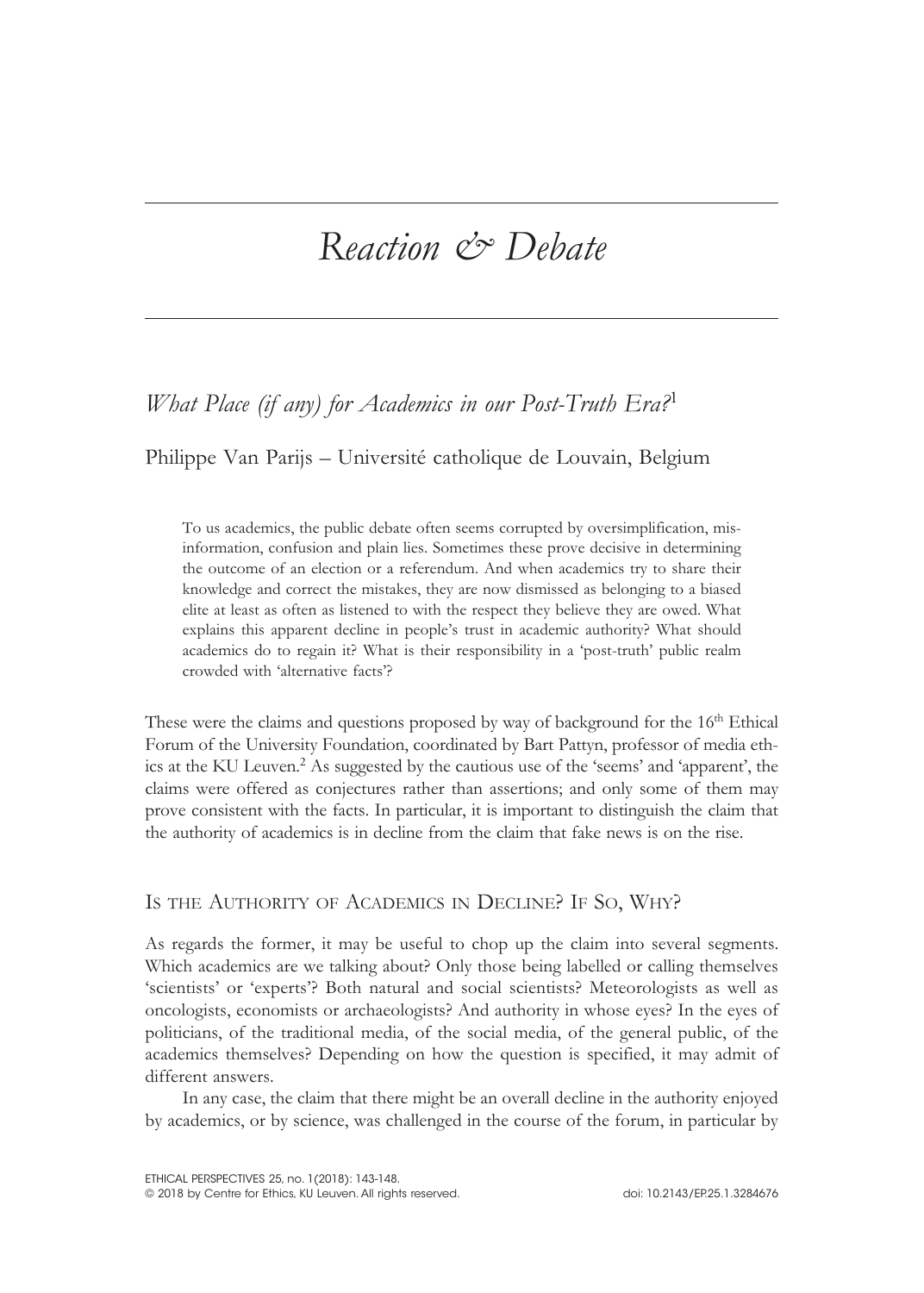Peter Achterberg. Star detectives in popular TV series, he pointed out, are now nerds rather than body builders. Didactic science broadcasts are highly appreciated by the Dutch public. And surveys do not document any general downward trend, certainly if the authority enjoyed by academics in society at large is compared to that of politicians, journalists, judges or clergy.<sup>3</sup> Even those most critical of claims unanimously accepted by mainstream scientists – such as ufologists or the Flat Earth Society – pay far more than lip service to science itself. The credit they claim for their assertions is meant to be founded on sound scientific method. Admittedly, one member of a British government publicly stated that the people of his country have had enough of experts. But it does not follow that what he said was true in his country, let alone in the whole world. On closer inspection, this may well prove yet another example of fake news.

This need not prevent some scientists, some academic institutions, perhaps also entire disciplines from being brought into disrepute among the general public, or indeed within the scientific community itself, not least – as illustrated by the intervention of Rachel Hoekendijk – among its youngest members. Several possible causes were mentioned: plain scientific fraud; dubious funding and the resulting conflict of interests; sloppy methodology; low quality recruitment induced by clientelistic practices or by competition, in some domains, with the better pay offered in the private sector; pressure to appear in the media without the appropriate competence and to announce insufficiently validated scoops<sup>4</sup>; obsession with publication indices and other superficial indicators of scientific productivity standardly used in tenure and promotion decisions.

## Is Fake News on the Rise? If So, Why?

What about the second claim? Couldn't fake news be globally on the rise even though academic authority is not globally in decline?<sup>5</sup> One cannot start answering this question without an explicit definition of fake news. I propose the following: information regarded as false by the relevant scientific community. The expression also sometimes refers more narrowly to information that was deliberately faked, generated or disseminated by people who know it is false or at least unverified. But I shall use it here in the broader sense. Might the impression that such information is on the rise turn out to be again founded on an illusion? This would be the case if all that has happened is that fake news so defined has become more visible. In the past, rumours were spread in abundance and continuously and people expressed all sorts of false beliefs, but they were rarely detected by anyone apart from the people directly involved, and they seldom reached the 'experts' qualified to assess their validity. All that happened, on this fairly reassuring view, is that the invention and subsequent democratization of the internet made what was there before, though hidden from sight, easily detectable, in particular by the scientific community. And detection is a precondition for correction.

There is, however, a more alarming interpretation of what is going on. On this second view, the internet has not only made existing fake news more visible. It has massively increased its volume. One might have expected the opposite. After all, the

 $-144-$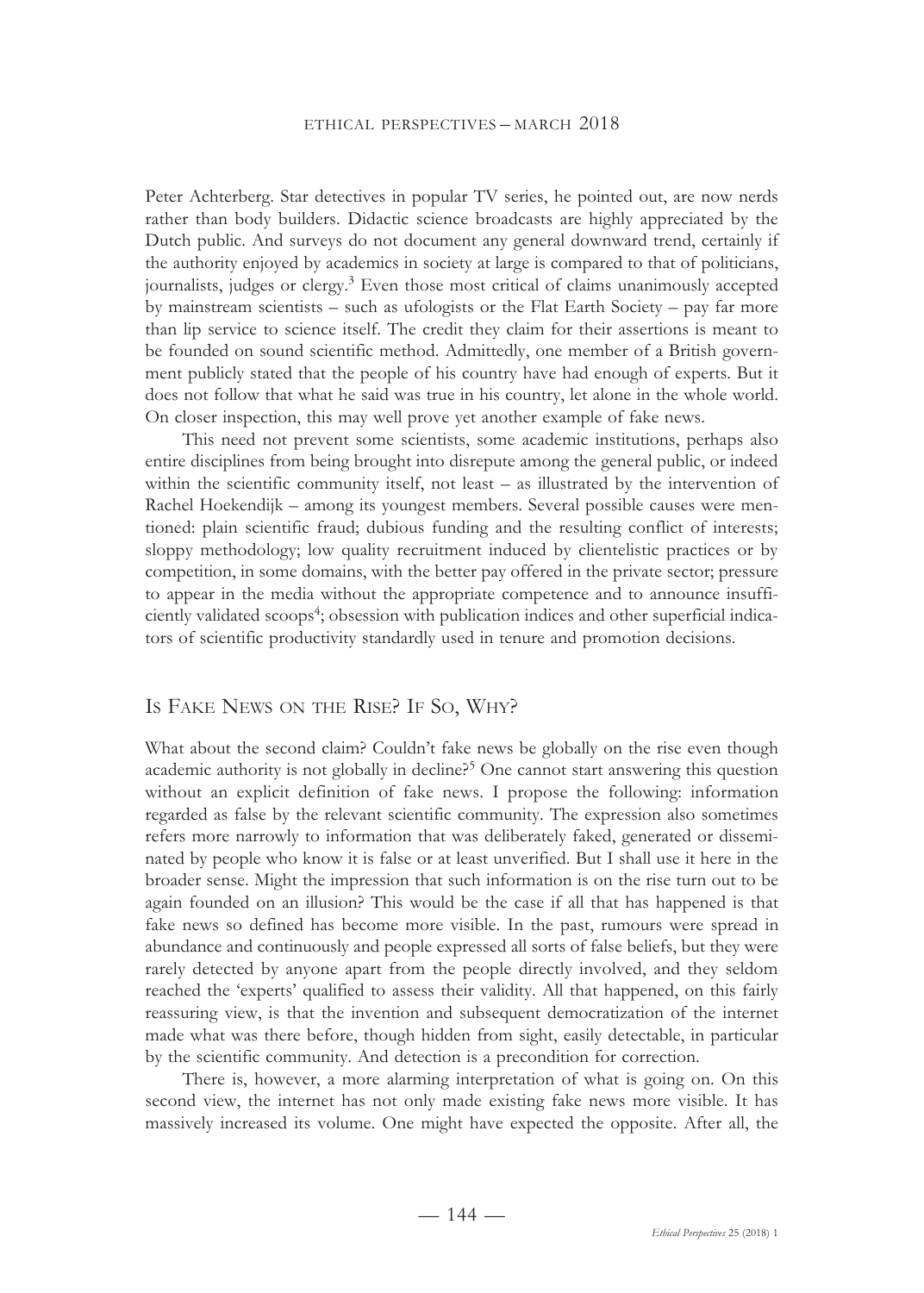internet offers unprecedentedly easy ways of checking the credibility of whatever information one receives. This development can even be observed live in our auditoria. Instead of swallowing unquestioningly and writing down religiously the uncontroversial truths that flow out of our mouths – as their predecessors used to do – today's students can been seen grabbing their smartphones or diving into their laptops in order to check the consistency between what they hear from us and what more or less reliable sites, starting with Wikipedia, have to say on the matter. The practice thus exemplified may admittedly form a permanent threat to our authority, but only to the extent that the latter is undeserved. It should therefore be regarded as a major positive contribution of the internet to the truthfulness of what is being said, believed and propagated.

However, this positive effect is arguably dwarfed by another development triggered by the democratization of the internet: the proliferation of both the means of generating information by people less competent and less scrupulous than the average professional journalist or author and ways of disseminating this information both quickly and widely without any quality filter. Among the mass of fake news thus produced and disseminated, some can be regarded as particularly obnoxious because of the way it is mobilized and strengthened by simplistic populist discourse. As emphasized in particular by Hilde Van den Bulck, this sort of fake news – in which conspiracy thinking occupies a prominent place – finds a receptive audience among the so-called 'left behind', people overwhelmed by the complexities of today's world and anguished by the economic and cultural insecurity in which they are forced to live. Perhaps if this insecurity could be addressed with appropriate socio-economic policies, there would be little to fear from the spread of toxic fake news.

In any event, people receptive to such fake news should not be regarded as psychopaths or mentally subnormal. As stressed by Vincent Yzerbyt, they are simply the sites of cognitive mechanisms that we all share. Human evolution has produced in all of us a tendency to see purpose and agency in the events around us even when none is involved. Much religious thinking can be interpreted in this way, and, as pointed out by Bart Pattyn, the scientific mind-set is closely linked to a disenchantment of the world that is not easy to accept, especially for people who feel they are losing all grip on their fate. Moreover, evolution has equipped us with a strong confirmation bias: we are more ready to receive and further transmit information that coheres with our prior beliefs and with our desires. The scientific spirit, constantly in search of refutations, has to fight against these inbred tendencies to which all of us, scientists included, are subject. And this fight is arguably becoming more difficult. Why?

It may well be true that academics, scientists, experts have lost none of their authority. But their authoritative utterings on any given subject have a harder time percolating into the brains of lay people – which we all are on most subjects. In the past, scientifically grounded analysis could impregnate public opinion through the use made of experts by traditional quality media, both printed and audio-visual. The knowledge vulgarized in this way could then trickle down to the general public through the popular press and word of mouth. Today, this channel is getting cluttered. An increasing proportion of the population gets most of its information from social media strongly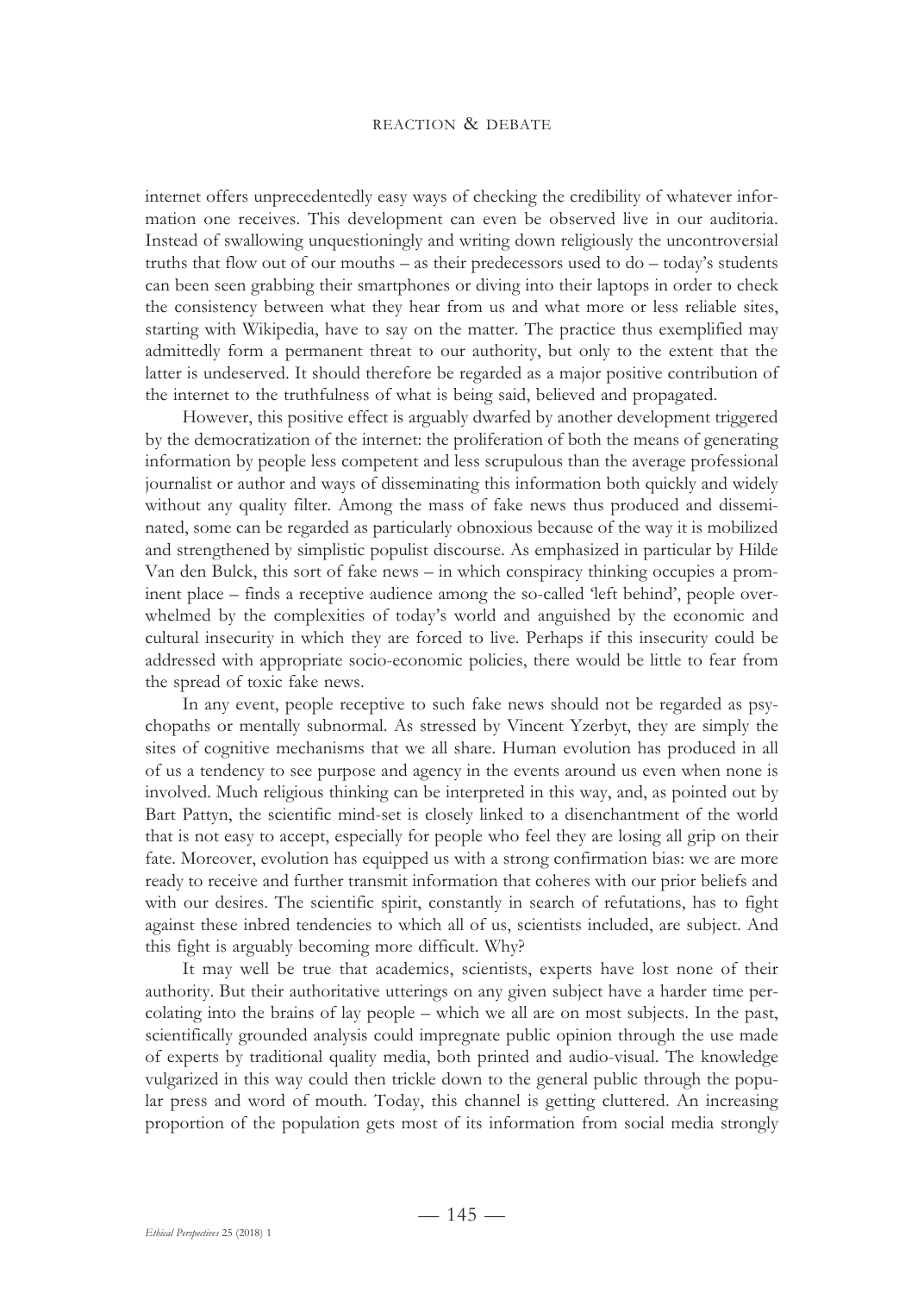#### ethical perspectives – march 2018

shaped, for the reasons sketched above, by biases and filters that have little to do with a concern for the truth. Those bombarded by information that reaches them through this channel see their ability to perceive and absorb information close to saturated by it. As a result they become insulated from the percolation of reliable information and sound argument. This is particularly the case on issues that trigger strong emotions or are policy-relevant, or both. Moreover, even a rudimentary understanding of the mechanisms of the propagation of information will enable self-interested individuals or organizations to saturate with fake news the channels through which a large chunk of the population gets the information on the basis of which it forms its opinion on such issues. This is why science retaining its authority overall is fully consistent with the proliferation of fake news on a large set of salient issues.

# WHAT SHOULD BE DONE?

Should anything be done about fake news? After all, the claim that God created the universe or stories about the resurrection of Christ have been routinely classified all along as fake news by many scientists without prompting a campaign to block their dissemination. We have learned to live with disagreements about matters of faith as long as they do not trigger behaviour that violates some basic principles of our liberal societies. Perhaps most fake news can be regarded as innocuous enough not to be bothered about. But some of it pollutes public opinion to such an extent that it becomes completely impermeable to reliable information and sound argument on issues that are crucial to our common future. What could and should be done in such cases?

A first set of options concentrates on regulating the internet. Some proposals sketched during the forum turned out to be controversial. For example, Peter Van Roy advocated the emergence of a 'strong internet' with traceability to individuals. But Cédric Courtois warned against the repressive potential of such a set up in a context in which political authorities may use such information to repress opposition. Another option consists in getting either governments or the administrators of Google, Facebook or Twitter to censor what they regard as 'fake news'. Such action, however, is likely to be too slow. It is also likely to be counterproductive, as awareness of such censorship will make some people even more suspicious of an elite plot that is trying to hide inconvenient truths. A third option is 'co-regulation', as articulated by Christophe Leclercq, i.e. self-regulation by the social media subject to the threat of (inter-)governmental regulation in the event that self-regulation proves inadequate. This must not take the form of censorship, but of the development of credibility indices to be incorporated into the algorithms that determine the relative salience of information items. There could be several such indices between which people could choose, and this choice would affect what items the browser would propel to the top of the first screen in response to any search. There are today quite a few fact-checking initiatives. Their work could be coordinated and expanded so as to help provide a metric for the reliability of (ultimate) sources.

 $-146-$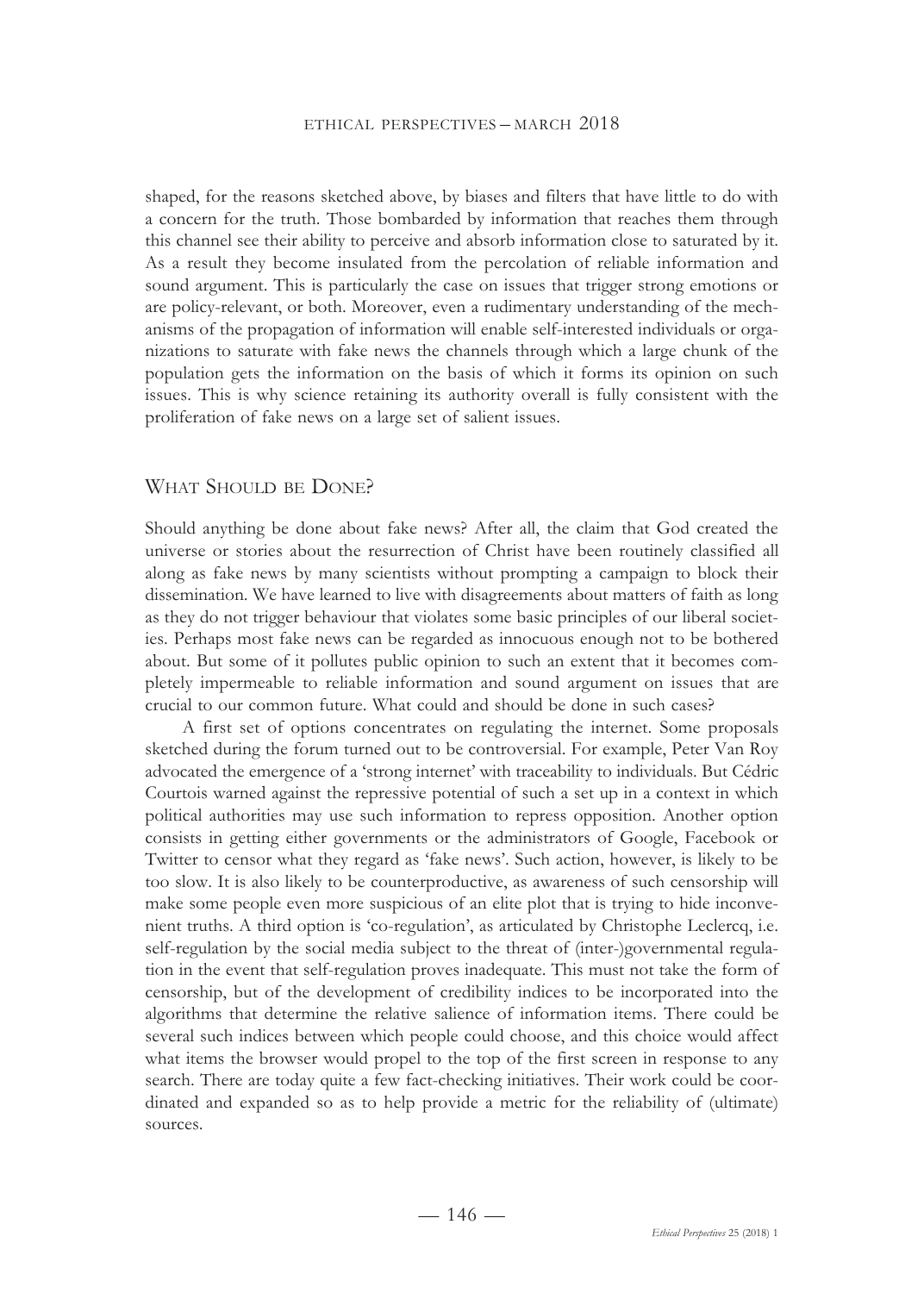#### reaction & debate

A second set of options focuses on education. First, there is scientific education generally, from an early age. This should not consist in teaching a set of scientific dogmas – whether it be post-Galilean astronomy, evolution theory or climate change predictions. It should consist in getting school students to understand and learn how to practice not *the* scientific method, but a variety of scientific methods, experimental or not, how to settle matters of fact, how to establish causal links, to the extent that they can, without hiding the uncertainties that scientists sometimes have to put up with. $6$ Next, there is education towards a critical use of the media, again from an early age. School students should learn as soon as possible that not everything that can be read on the web is true, and that there are often ways of detecting the source and of assessing its reliability. Acquired early, a disposition to do so might turn into a healthy lifelong reflex. Finally, there is the education of journalists, whose professional skills *and* ethos need to be adjusted to the new potentials and temptations created by the internet.

A third set of options focuses on scientific communication, the dissemination of scientific knowledge in the general public.<sup>7</sup> The traditional channel largely consists in 'experts' being called upon by journalists in order to feed the latter's articles or broadcasts, in lending themselves to interviews or in writing opinion pieces. However, as mentioned above, this channel has become less effective, owing to the emergence of bottom-up social media, which, for a growing proportion of the population, saturates the information channels that reach them. In some cases, expert knowledge still manages to percolate through, but in many other cases it is blocked off. Hence the importance of new initiatives, such as *The Conversation*, launched in Australia but now present in the United Kingdom, the USA, South Africa, Canada, Indonesia and France. The initiative is mainly funded by a consortium of universities and scientific institutions. As explained by Didier Pourquery, editor of *The Conversation France*, its aim is to provide up-to-date and reliable scientific information on a wide variety of subjects free of charge and in a short, readable format. Readability for a broad public is not easy to achieve, and *The Conversation* offers training sessions for researchers who are asked to produce a short piece explaining some aspects of their research to colleagues from other disciplines. One important side effect of the initiative is that it enables traditional media to discover younger or more discrete researchers who can profitably substitute or supplement the experts they usually recruit.

The power of this third set of options – and indirectly also of the other two – depends on the formal and informal incentive structures within our academic institutions. It is important that academics should not be pressurized by their institutions into manufacturing scoops, into advertising non-validated results, into showing up in the media when they have nothing to say, or nothing they know anything about. The ivory tower, protected from media attention as well as from political and economic pressure, remains an essential ingredient of any university campus. Yet, it is important that informal *and* formal sanctions – tenure and promotion prospects as well as the esteem of one's peer group – should reward a competent and intelligible contribution to the enlightenment of the general public.

Such a contribution will often need to reach beyond the very narrow domain in which one can claim to be a genuine expert. It will often need to integrate a critical